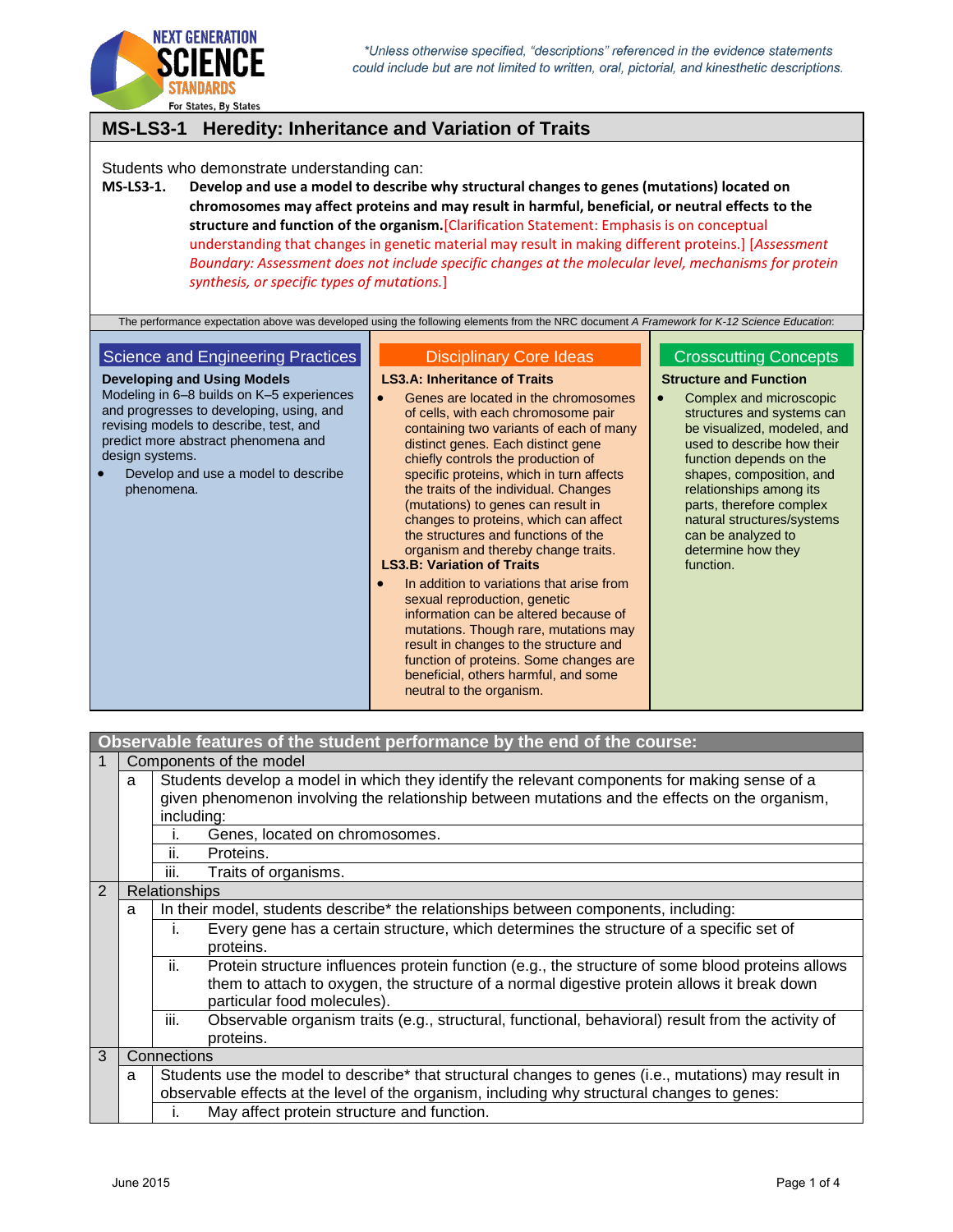|  | May affect how proteins contribute to observable structures and functions in organisms.<br>ii.                                                                                                        |  |
|--|-------------------------------------------------------------------------------------------------------------------------------------------------------------------------------------------------------|--|
|  | iii.<br>May result in trait changes that are beneficial, harmful, or neutral for the organism.                                                                                                        |  |
|  | Students use the model to describe* that beneficial, neutral, or harmful changes to protein function<br>can cause beneficial, neutral, or harmful changes in the structure and function of organisms. |  |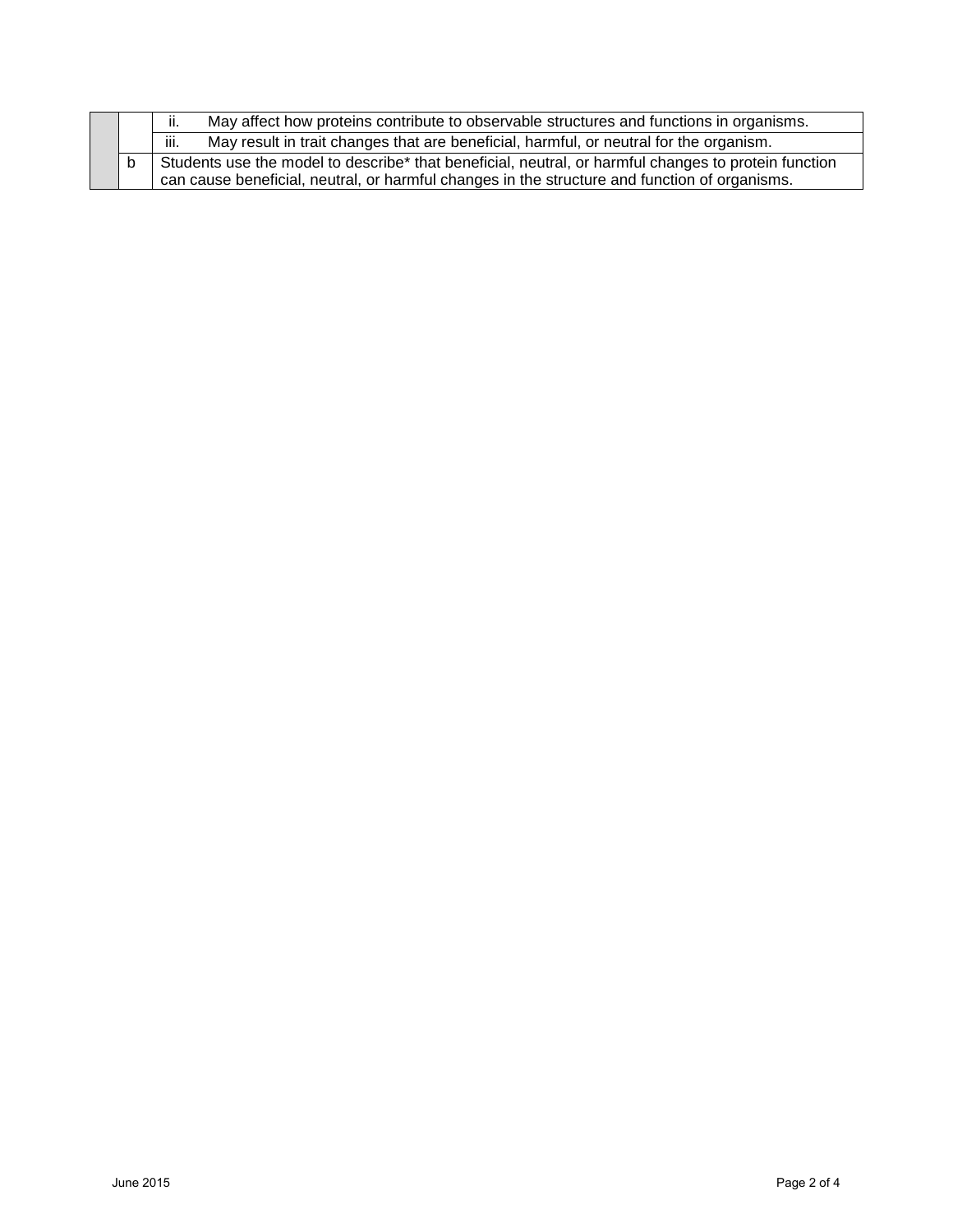# **MS-LS3-2 Heredity: Inheritance and Variation of Traits**

Students who demonstrate understanding can:

**MS-LS3-2. Develop and use a model to describe why asexual reproduction results in offspring with identical genetic information and sexual reproduction results in offspring with genetic variation.** [Clarification Statement: Emphasis is on using models such as Punnett squares, diagrams, and simulations to describe the cause and effect relationship of gene transmission from parent(s) to offspring and resulting genetic variation.]

| The performance expectation above was developed using the following elements from the NRC document A Framework for K-12 Science Education:                                                                                                                                                                                |                                                                                                                                                                                                                                                                                                                                                                                                                                                                                                                                                                                                                                                                                                                                                                                                                                       |                                                                                                                                                            |  |  |  |
|---------------------------------------------------------------------------------------------------------------------------------------------------------------------------------------------------------------------------------------------------------------------------------------------------------------------------|---------------------------------------------------------------------------------------------------------------------------------------------------------------------------------------------------------------------------------------------------------------------------------------------------------------------------------------------------------------------------------------------------------------------------------------------------------------------------------------------------------------------------------------------------------------------------------------------------------------------------------------------------------------------------------------------------------------------------------------------------------------------------------------------------------------------------------------|------------------------------------------------------------------------------------------------------------------------------------------------------------|--|--|--|
| Science and Engineering Practices<br><b>Developing and Using Models</b><br>Modeling in 6–8 builds on K–5 experiences<br>and progresses to developing, using, and<br>revising models to describe, test, and<br>predict more abstract phenomena and<br>design systems.<br>Develop and use a model to describe<br>phenomena. | <b>Disciplinary Core Ideas</b><br><b>LS1.B: Growth and Development of</b><br><b>Organisms</b><br>Organisms reproduce, either sexually or<br>asexually, and transfer their genetic<br>information to their offspring. (secondary)<br><b>LS3.A: Inheritance of Traits</b><br>Variations of inherited traits between<br>parent and offspring arise from genetic<br>differences that result from the subset of<br>chromosomes (and therefore genes)<br>inherited.<br><b>LS3.B: Variation of Traits</b><br>In sexually reproducing organisms, each<br>$\bullet$<br>parent contributes half of the genes<br>acquired (at random) by the offspring.<br>Individuals have two of each chromosome<br>and hence two alleles of each gene, one<br>acquired from each parent. These<br>versions may be identical or may differ<br>from each other. | <b>Crosscutting Concepts</b><br><b>Cause and Effect</b><br>Cause and effect<br>relationships may be<br>used to predict<br>phenomena in natural<br>systems. |  |  |  |

|   | Observable features of the student performance by the end of the course:                                                                                                                                                                                                               |                                                                                                                                       |  |  |  |  |
|---|----------------------------------------------------------------------------------------------------------------------------------------------------------------------------------------------------------------------------------------------------------------------------------------|---------------------------------------------------------------------------------------------------------------------------------------|--|--|--|--|
|   |                                                                                                                                                                                                                                                                                        | Components of the model                                                                                                               |  |  |  |  |
|   | Students develop a model (e.g., Punnett squares, diagrams, simulations) for a given phenomenon<br>involving the differences in genetic variation that arise from sexual and asexual reproduction. In the<br>model, students identify and describe* the relevant components, including: |                                                                                                                                       |  |  |  |  |
|   |                                                                                                                                                                                                                                                                                        | Chromosome pairs, including genetic variants, in asexual reproduction:<br>i.                                                          |  |  |  |  |
|   |                                                                                                                                                                                                                                                                                        | Parents.<br>$1_{-}$                                                                                                                   |  |  |  |  |
|   |                                                                                                                                                                                                                                                                                        | Offspring.<br>2.                                                                                                                      |  |  |  |  |
|   |                                                                                                                                                                                                                                                                                        | ii.<br>Chromosome pairs, including genetic variants, in sexual reproduction:                                                          |  |  |  |  |
|   |                                                                                                                                                                                                                                                                                        | Parents.<br>1.                                                                                                                        |  |  |  |  |
|   | Offspring.<br>2.                                                                                                                                                                                                                                                                       |                                                                                                                                       |  |  |  |  |
| 2 |                                                                                                                                                                                                                                                                                        | <b>Relationships</b>                                                                                                                  |  |  |  |  |
|   | a                                                                                                                                                                                                                                                                                      | In their model, students describe* the relationships between components, including:                                                   |  |  |  |  |
|   |                                                                                                                                                                                                                                                                                        | During reproduction (both sexual and asexual), parents transfer genetic information in the<br>İ.<br>form of genes to their offspring. |  |  |  |  |
|   |                                                                                                                                                                                                                                                                                        | ii.<br>Under normal conditions, offspring have the same number of chromosomes, and therefore<br>genes, as their parents.              |  |  |  |  |
|   |                                                                                                                                                                                                                                                                                        | iii.<br>During asexual reproduction, a single parent's chromosomes (one set) are the source of<br>genetic material in the offspring.  |  |  |  |  |
|   |                                                                                                                                                                                                                                                                                        | During sexual reproduction, two parents (two sets of chromosomes) contribute genetic<br>iv.<br>material to the offspring.             |  |  |  |  |